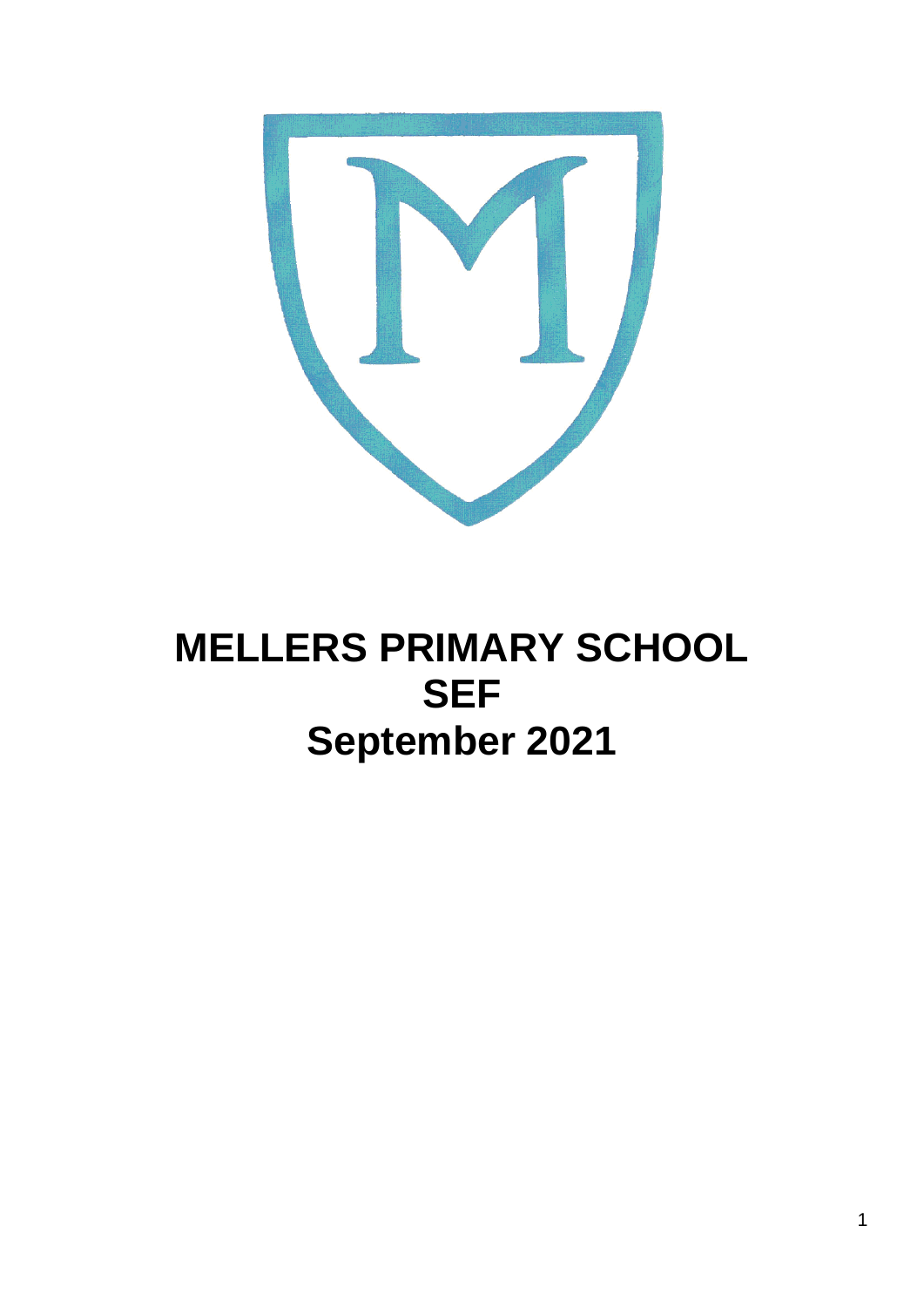## **School Context**

Mellers Primary is a unique, extraordinary school, located within the city of Nottingham. Nottingham ranks 6<sup>th</sup> out of the 317 districts in England of Income Deprivation Affecting Children (ID 2019: IDACI, Rank of Average Score). The only local authorities ranked as more deprived than Nottingham on this measure are Middlesbrough, Blackpool, Knowsley, Liverpool and Kingston-upon-Hull. It is more deprived than Manchester ( $7<sup>th</sup>$ ) and Birmingham ( $9<sup>th</sup>$ ).

#### **Pupil Residence (IDACI national rank of LSOA):**

- $\qquad \qquad \text{or} \qquad \qquad$ 20.89% of Mellers pupils reside in LSOA which are ranked in the most deprived 1% of LSOA nationally, compared to 4.61% of Nottingham city pupils.
- $\overline{2}$  24.41% of Mellers pupils reside in LSOA which are ranked in the most deprived 5% of LSOA nationally, compared to 25.61% of Nottingham city pupils.
- $\bigcirc$ 54.23% of Mellers pupils reside in LSOA which are ranked in the most deprived 10% of LSOA nationally, compared to 43.92% of Nottingham city pupils.
- $\%$  87.79% of Mellers pupils reside in LSOA which are ranked in the most deprived 30% of LSOA nationally, compared to 77.86% of Nottingham city pupils.
- $\overline{\mathbb{M}}$ Pupils attending Mellers have an average IDACI deprivation score of 0.341 (based on residence). This means that 34.1% of pupils may be experiencing family income deprivation in comparison with 29.9% of pupils for Nottingham overall and 15% nationally.
- $\qquad \qquad \text{or} \qquad \qquad$ 90% of our children come from ethnic minorities. 61% of the pupils at Mellers have a language other than English as a first language. There are 40 languages other than English spoken in school.
- $\boxed{N}$ There has been a significant rise in children whose first language is not English, rising from 28% in 2003 to 65% in the 2021 January census.
- There are currently 45 pupils identified as having SEND in school, which is 10% of the school population.  $\Box$
- $\bigtriangledown$ There are 15 pupils with Education Health Care Plans, and 13 profoundly deaf pupils
- $\qquad \qquad \text{or} \qquad \qquad$ The Nottingham City Focus Provision for deaf pupils is now based at Mellers
- $\Box$ Mobility of pupils is high, particularly in Year 6. In April 2018 we agreed to take a bulge class into Y2 (children without a school place across the city) and this is our current Year 6.
- $\bigcirc$ Staffing has been stable and remains so. Teacher retention is very high.
- $\degree$  Our mission statement is "Learning together, reaching high!" All staff members at Mellers work together as a supportive and caring team to help children achieve their full potential.
- $\qquad \qquad \text{or} \qquad \qquad$ We are passionate about creating extraordinary opportunities for our pupils to compete at the highest level in the career market, in order to effect social mobility and positive change. This is a commitment shared by the whole Mellers community.

### **1. Quality of education: outstanding**

### Ofsted Jan 2019:

'You have very high expectations of all staff and pupils'

'You are determined to ensure that all pupils make the best possible progress'

We judge quality of education at Mellers as outstanding as the vast majority of pupils that join us at 3 years old are assessed as being significantly below age-related expectations in most of the early years' curriculum areas. However, by the time our pupils leave us in Year 6 they have made accelerated progress and are achieving at a level that is at least equivalent to the national level, often exceeding it. We track our pupils into secondary school and beyond, and their Progress 8 scores are well above the LA and national progress scores.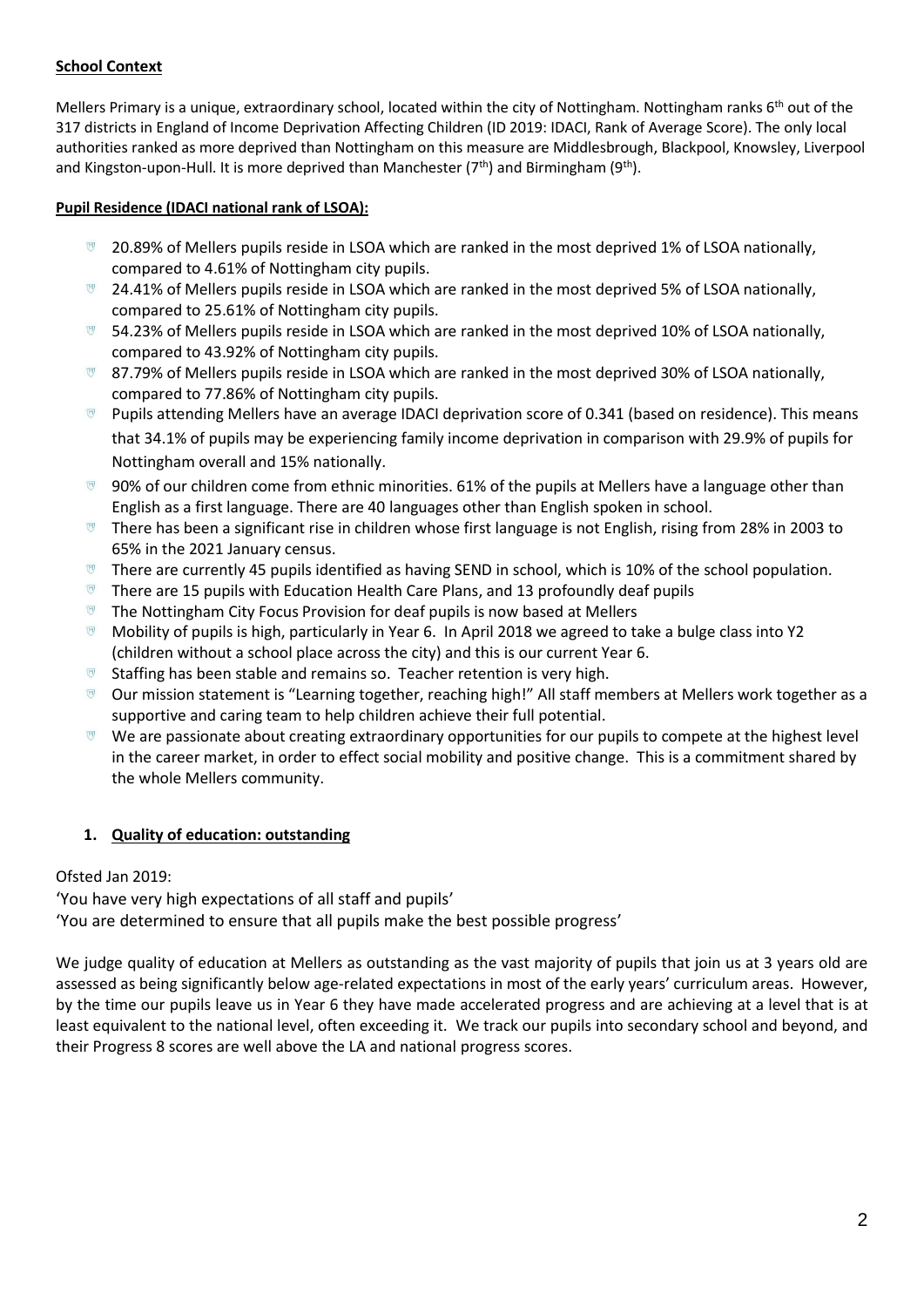### F1 on entry:

| Itrv:      | <b>38 IN CONCRY AT</b><br><b><i>BASELINE</i></b> | <b>Services</b><br>ared<br>adverse | 14-<br>2444 | 16-36d           | 3.644<br>364 | 22-360    | $22.5 -$<br>34-4  | $22 -$<br>344        | 30.<br><b>Solidan</b> | <b>BOL</b><br><b>SOM</b> | $-30-$<br><b>Book</b> |
|------------|--------------------------------------------------|------------------------------------|-------------|------------------|--------------|-----------|-------------------|----------------------|-----------------------|--------------------------|-----------------------|
|            | <b>OT Listen &amp; Attention</b>                 |                                    |             | 16% 13%          | 11%          | 26%       | 16%               | 18%                  |                       |                          |                       |
|            | 02 Understanding                                 |                                    | 16%<br>n    | 185              | 21%          | 21%       | 18%               | 18%                  |                       |                          |                       |
|            | 03 Speaking                                      |                                    | 1.4%        | 111%             | 14%          | 25/%      | 17%<br>e.         | 19%                  |                       |                          |                       |
|            | 04 Moving & Handling                             |                                    |             | 10%<br>÷         | 7%           | 15/%      | 61%<br>26         | 6%                   | 2%                    |                          |                       |
| Secure and |                                                  |                                    | 袋           |                  |              | 26%<br>10 | 20%<br>11         | 38%<br>15            | 5%                    |                          |                       |
|            | <b>Contractor</b>                                |                                    |             | 13%              | 11%          | 16%       | 24%<br>$^{12}$    | 34%<br>13            |                       |                          |                       |
| above 0%   | 07 Managing Feelings &<br><b>Behaviour</b>       |                                    |             | 35               | 11%          | 23%       | 37%<br>13         | 26%<br>$\rightarrow$ |                       |                          |                       |
|            | 08 Making Relations                              |                                    | 3%          | 33%              | 29%<br>ŦŦ.   | 18%       | 29%<br>$+1$       | 55%                  |                       |                          |                       |
|            | 03 Reading                                       |                                    | 6%          | W.               | <b>15%</b>   | 22%       | 25%               | 19%                  |                       |                          |                       |
|            | 10 Writing                                       |                                    | 85          | <b>TYN</b>       | 13%          | 24%       | 24%<br>19         | 21%                  |                       |                          |                       |
|            | 11 Numbers                                       |                                    | 5%          | 16%              | 11%          | 29%<br>11 | 26%<br>70         | 13%                  |                       |                          |                       |
|            | 12 SSM                                           |                                    | 11%<br>×    | 16%              | 94/96        | 9.9%      | 39%<br><b>THE</b> | 856                  |                       |                          |                       |
|            | 13 People & Communities                          |                                    | Who         | 22%              | 22%          | 33%       | 19%               | 11%                  |                       |                          |                       |
|            | <b>14 The Weeld</b>                              |                                    |             | <b>TENC</b><br>a | 24%          | 34%       | 10%               | 0.76                 |                       |                          |                       |
|            | <b>15 Technology</b>                             |                                    |             | 35               | 21%          | 끍.        | 13%               | 5%                   |                       |                          |                       |
|            | 16 Exploring & using Media<br>A Materials        |                                    | 85          | 16%              | 11%          | $2 + 96$  | 26%               | 18%                  |                       |                          |                       |
|            | 17 Being Imaginative                             |                                    |             | <b>YEN</b>       | 11%          | 34%       | 呉                 | 37%<br>54            |                       |                          |                       |
|            |                                                  |                                    |             |                  |              |           |                   |                      |                       |                          |                       |

Year 6 on exit:

#### Overview





- Consistently outstanding teaching: assistant heads, phase leads, F1 teacher, Reading Recovery teachers  $\bigtriangledown$
- $\bigcirc$ Rigorous monitoring schedule includes governors and shows that pupils' work across the curriculum is of a consistently high standard
- $\boxed{M}$ Disadvantaged and other vulnerable groups of pupils make excellent progress
- $\overline{M}$ Our curriculum intent and implementation are embedded securely and consistently with effective subject leads ensuring monitoring is consistent and regular
- $\overline{\mathbb{M}}$ Evidence-based research has had a significant and positive impact on the quality of teaching and leadership
- $\qquad \qquad \text{or} \qquad \qquad$ Focus on FED leadership at all levels has empowered subject leads to drive standards in all subjects up
- $\qquad \qquad \text{or} \qquad \qquad$ Rosenshine's 'Principles in Action' underpin teaching and learning development work, particularly the work on questioning.
- $\bigcirc$ All staff trained in accredited Letters and Sounds and monitoring shows that phonics teaching is a strength of our practice
- $\boxed{M}$ Reading for Pleasure and a love of books are a strength; our excellent library support this
- $\overline{v}$  We are committed to quality music education: all our pupils learn to play a brass instrument from year 4 onwards and take ABRSM exams. By year 6, at least 6 pupils each year pass grade 3.
- $\circledcirc$ All children take part in swimming, from F2 to Y6. By the time they leave us, all children are able to swim at least 25m, often significantly further.
- $\qquad \qquad \text{or} \qquad \qquad$ Structured conversations with each parent every year ensure communication about children's progress is maximised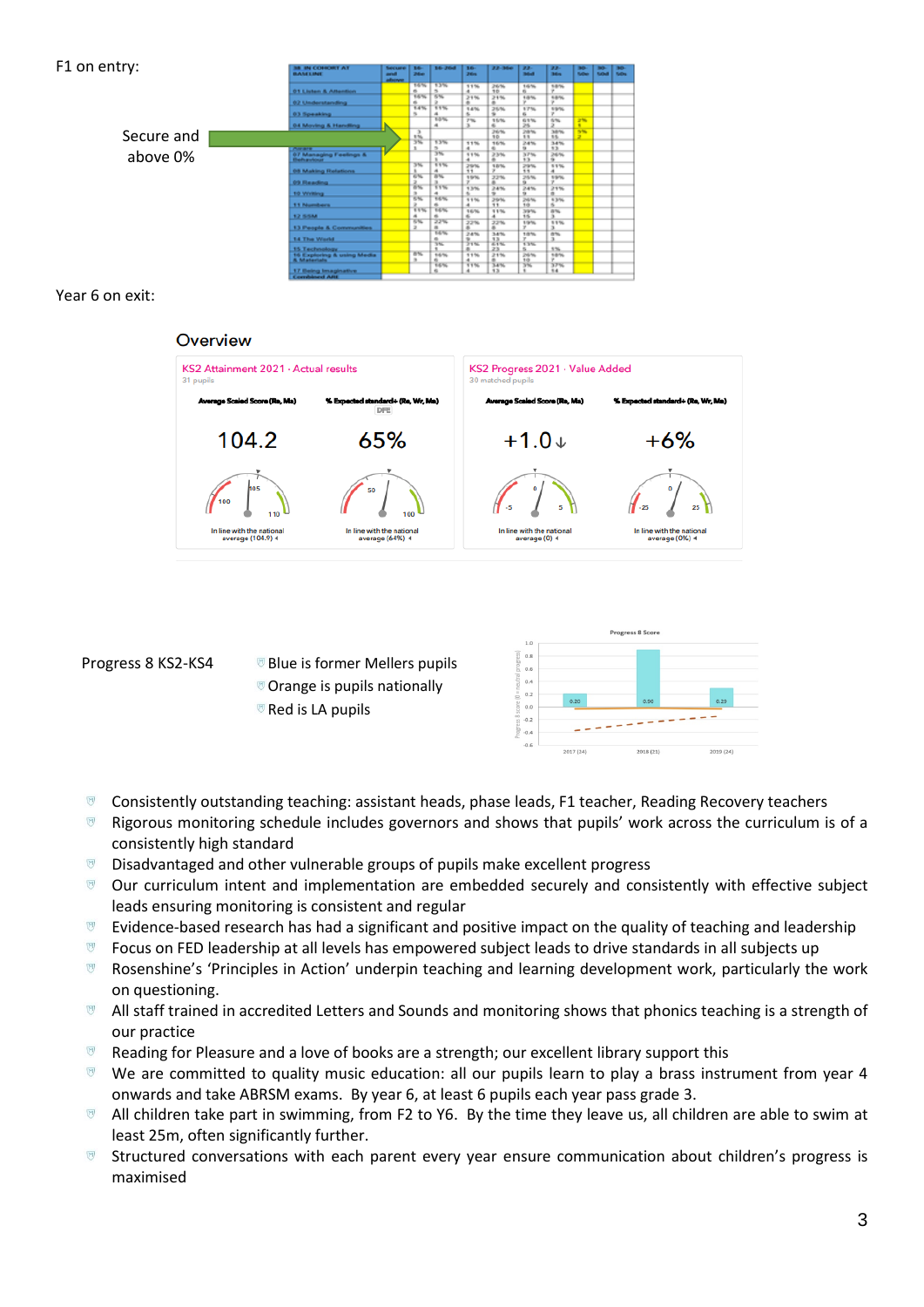Curriculum: we have established a unique curriculum that is bespoke to Mellers, reflecting the needs and aspirations of our community, empowering our pupils with the 'Rebels of Nottingham' idea; preparing our pupils to excel in the world of work and beyond. Subject leaders are passionate and highly effective.

#### School improvement priorities 2020-2021

- $\overline{v}$  to ensure that a robust curriculum is in place, which fully reflects the Mellers vision for our community
- $\overline{v}$  to incorporate the Nottingham City Focus Provision for Deaf Pupils and Nottingham Nursery School and Training Centre, aligning staff, children and the provision into the Mellers Way, including the curriculum and catch-up
- $\overline{v}$  to ensure that every member of the Mellers community is aiming to be 'the best that they can be' within a culture which is positive, happy and respectful

### **2. Behaviour and attitudes: outstanding**

### Ofsted Jan 2019:

'The teachers are with the children every step of the way and, because of this, they are flying!'

'Your aspirational approach is inspiring pupils. They understand the part they play in their own development and how working hard can help them secure a successful future.'

- Attendance rates are in line with national averages.
- $\circledcirc$ Teachers place a strong emphasis on developing pupils' confidence and self-esteem. Pupils are known well as individuals and they and their parents confirm that pupils are safe in school. Our school covers bullying and safety issues carefully and sensitively. Pupils say they have confidence in the staff to deal with any bullying if it should arise. Difference is valued and nurtured; commonalities are celebrated.
- $\qquad \qquad \text{or} \qquad \qquad$ Our pupils behave very well, with consistently high levels of respect for others. Our passionate School Council plays a significant part in this
- **Pupils love school; they are highly motivated and persistent in their learning and attitudes. They make a** significant contribution to the life of our school and are fierce about ensuring the wellbeing of our school community.
- Behaviour, attitudes and behaviour for learning in early years are also good.  $\Box$
- $\bigcirc$ Rigorous procedures are in place to monitor registers daily and respond quickly to any absence, supporting families in getting their child/children to school every day.
- $\Box$  Links with the local authority education welfare service are strong, resulting in the school being able to access sanctions and additional support for families more effectively.

### **3. Personal development: outstanding**

### Ofsted Jan 2019

'Because of the ambitions staff instil, my daughter has already decided which university she wants to go to.' 'The emphasis you place on pupils' social and emotional welfare is a strength of the school. The well-ordered and calm atmosphere reflects the school's consistent approaches to pupil well-being. This is having a positive impact on pupils'

personal development.'

- $\bigcirc$ As a school, we consistently promote the extensive personal development of pupils and ensure that our responsibility for this goes well beyond the school gates
- $\qquad \qquad \text{or} \qquad \qquad$ Many of our pupils attend a number of clubs and groups eg athletics, sports, drama, orchestras and ensembles
- $\degree$  Our extracurricular activities are popular and we prioritise our disadvantaged pupils for places during term and holiday time
- $\overline{v}$  Pupils are proud and willing to take on jobs and responsibilities within school. These include, for example, serving food at lunchtime, being on the school council or eco-team, or acting as buddies for other pupils. Pupils respond well to opportunities to help people less fortunate than themselves through charity fundraising.
- $\qquad \qquad \text{or} \qquad \qquad$ We have a very proactive Head Girl and Head Boy, with a team of prefects and active School Council
- A major strength of our school is its rich cultural diversity. Pupils enjoy the fact that they come from a wide variety of different backgrounds and get on well together. They enjoy exploring different cultures and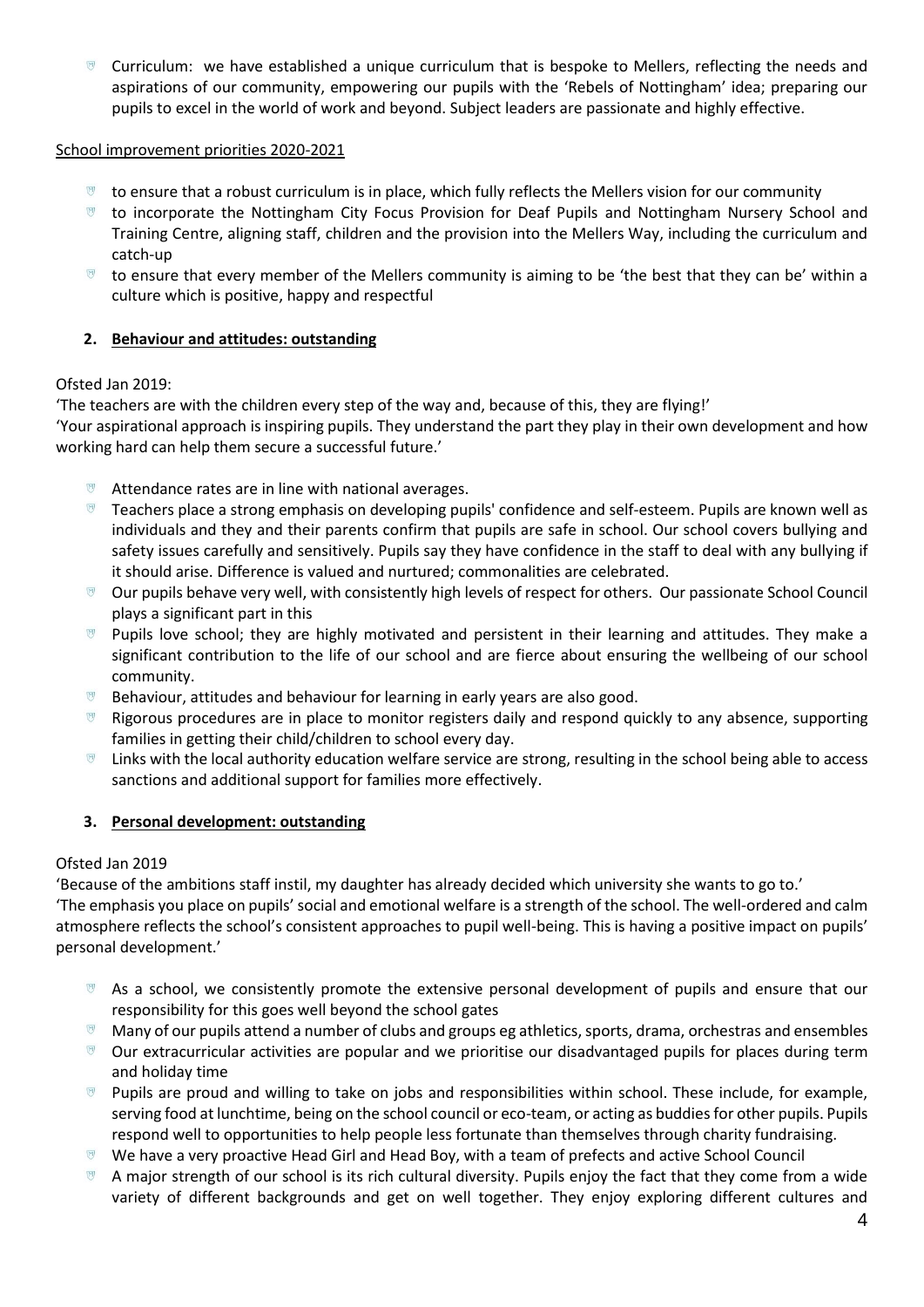traditions whilst celebrating what it means to be British. Our whole school topic about WWI enabled us to explore this theme in depth. There are links with schools overseas, in France, China and Jamaica, and in Derbyshire. This prepares pupils well for their future in modern society.

- Enriching the curriculum: we prioritise disadvantaged spending to support curriculum enrichment, which includes camping, youth hostelling, visits to local and national places of interest which are all closely aligned with our curriculum and support great teaching.
- Place2Be counselling service offers 1:1 counselling, group counselling, drop in counselling and parent  $\overline{\mathbb{M}}$ counselling.
- $\qquad \qquad \text{or} \qquad \qquad$ 'Pupils learn a broad and balanced range of subjects and enjoy a variety of extra activities. Their opportunities to develop their music skills are impressive. Trumpets and trombones are played with vigour and gusto by all pupils in Years 4, 5 and 6. Frequent visits to places of historical or cultural interest broaden pupils' horizons. Pupils have the opportunity to go on three residential visits during their time at the school. Here, they enjoy adventurous and team-building activities, which develop their confidence and resilience.'

# **4. Leadership and Management: outstanding**

### Ofsted Jan 2019:

'Your commitment is infectious and you are supported by dedicated staff and members of the governing body.' 'Your approach to school improvement is focused and based on innovative research.'

- COVID: during lockdown, we provided a substantial package for our community, including online learning, Teams lessons, weekly communication by phone with parents, Facebook Live assemblies, food bank support, home visits and the feedback from parents was overwhelmingly positive about this.
- COVID outbreak: at the beginning of the autumn term, we had an outbreak at Mellers when 4 staff members tested positive for COVID. The feedback from the local authority, Public Health England and Environmental Health was that school leaders were decisive, effective, calm and communicated well with the community, resulting in the outbreak being contained quickly. The portfolio holder for education commented, 'I hear you've done an excellent job in a difficult week, public health colleagues were praising you in a meeting with the city MPs this afternoon,' and the feedback from the public health consultant was, 'I would like to thank you for your swift response and full cooperation in responding to the COVID-19 cases identified within your school. Whilst unfortunate, the situation at Mellers has given an opportunity to test our plans and learn as we go.' The key factor, like everything, has been really good communication which has enabled us to respond so quickly and minimise further spread.
- Our school works well with parents and carers. It is a focal point for a number of community activities, such as the annual visit to the Goose Fair, and parents come in large numbers to special events along with their children. Some information is provided in foreign languages for those who need it and the updated school website can be translated into most world languages.
- $\qquad \qquad \text{or} \qquad \qquad$ School communicates very effectively with parents and carers. Our School Business Manager maintains our excellent school website; feedback from parents tells us that it is well-developed, up to date and very user friendly. Social Media is used widely: our Facebook page has 649 followers and Twitter has 510. We send out a weekly newsletter in Sway format, which is read by about 400 people each week.
- $\triangledown$  Leaders make very sure that there is no discrimination of any kind. All pupils, regardless of background or need, have full access to everything the school offers. Child protection and safeguarding arrangements are kept under stringent review and have high priority. Leaders make sure that all legal requirements are met and that good practice, particularly in regard to safeguarding, prevails.
- $\heartsuit$  Our inclusion leader has a specific remit to evaluate and review interventions for underachieving pupils. Joy Buttress, Assistant Head, is our Pupil Premium champion.
- $\overline{v}$  The school provides strong support to pupils whose circumstances may make them particularly vulnerable, drawing effectively on a range of outside agencies as it does so.
- $\heartsuit$  Safeguarding at Mellers is particularly outstanding: we have a safeguarding team that meets monthly, with 7 members drawn from a range of areas of school and 3 members of the team that are DSL trained.
- $\widehat{\mathbb{A}}$ Senior leaders coach and mentor new and improving teachers to hone their practice, along with an effective middle leadership development programme.
- Teachers' subject, pedagogical and pedagogical content knowledge consistently build and develop over time, which translates into improvements in the teaching of the curriculum.